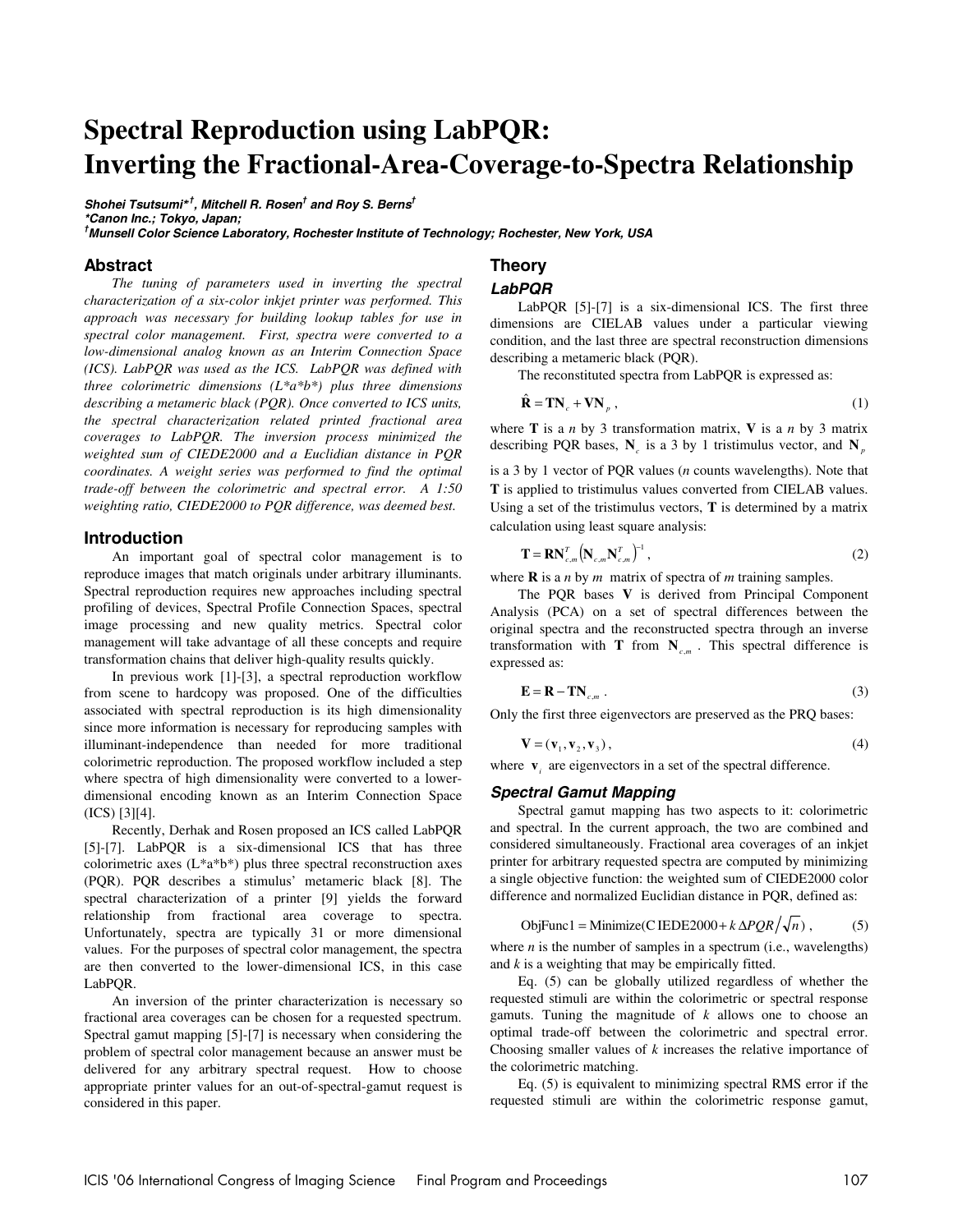because the Euclidian distance in PQR between a metameric pair is proportional to spectral RMS error.

To show this, let  $\hat{\mathbf{R}}_1$  and  $\hat{\mathbf{R}}_2$  denote reconstructed spectra of a metameric pair with the identical tristimulus values  $N_a^*$ . From Eq. (1) we obtain

 $\hat{\mathbf{R}}_i = \mathbf{T} \mathbf{N}_c^* + \mathbf{V} \mathbf{N}_{p,i}$ , (6) where

$$
\mathbf{N}_{p,i}^T = (p_i, q_i, r_i). \tag{7}
$$

The spectral RMS error between the metameric pair is defined as:

$$
sRMS = \sqrt{(\hat{\mathbf{R}}_1 - \hat{\mathbf{R}}_2)^2/n}
$$
  
=  $\sqrt{(\mathbf{TN}_c^* + \mathbf{VN}_{p,1} - \mathbf{TN}_c^* - \mathbf{VN}_{p,2})^2/n}$   
=  $\sqrt{\{(p_1 - p_2)\mathbf{v}_1 + (q_1 - q_2)\mathbf{v}_2 + (r_1 - r_2)\mathbf{v}_3\}^2/n}$ , (8)

where *n* is the number of samples in a spectrum. Since  $\|\mathbf{v}\| = 1$ 

and  $\langle v_i, v_j \rangle = 0$  for  $i \neq j$ , Eq. (8) may be rewritten as:

$$
sRMS = \sqrt{\{(p_1 - p_2)^2 + (q_1 - q_2)^2 + (r_1 - r_2)^2\}}/n
$$
  
=  $\Delta PQR/\sqrt{n}$  (9)

Thus, Eq. (9) shows that the Euclidian distance of PQR is proportional to spectral RMS error for a metameric pair.

 If the requested stimuli are within the colorimetric response gamut, the CIEDE2000 portion of Eq. (5) will vanish and the only active portion of the objective function will be the spectral RMS error. On the other hand, Eq. (5) will attend to both the colorimetric and spectral differences if the requested stimuli are outside the colorimetric gamut.

#### **Fractional-Area-Coverage Difference**

For a six-color printer, the difference in a set of fractional area coverages is calculated as:

$$
\sum_{i=1}^{6} (a_i - \hat{a}_i)^2 / 6 \tag{10}
$$

where  $a_i$  and  $\hat{a}_i$  represent the fractional area coverages of the input and estimated ones derived by Eq. (5), respectively. The fractional area coverage varies between 0 and 1.

#### **Experimental**

A Canon i9900 dye-based inkjet printer with customized control driver was employed in this research. This printer had capability of an eight-ink set, but only six were utilized: cyan, magenta, yellow, black, red, and green. Spatial addressability of the inkjet printer was 1200 by 2400 dpi. All samples were printed on Canon Photo Paper Pro (PR-101). A GretagMacbeth SpectroScan spectrophotometer was used for spectral measurements of the printed samples. Spectral reflectance factor in the range between 400 and 700 nm in 10 nm intervals were measured. CIELAB was calculated under illuminant D50 and for the CIE 1931 2-degree standard observer. From these data, the coefficients for the spectral printer model [9] were derived.

In Fig. 1, the steps for building the forward mapping from fractional area coverage to LabPQR are shown. This mapping associates an LabPQR value with every fractional area coverage value in a full factorial sampling of fractional area coverage space. For the use of spectral color management, this mapping must be inverted. Figure 2 shows that the inversion relies on the spectral printer model and the choice of the weighting factor *k*. Within the inversion process of Fig. 2, a fractional area coverage value is chosen for each LabPQR such that the objective function [Eq. (5)] is minimized for each.



**Figure 1**.Schematic diagram for creating the forward mapping.



**Figure 2**.Inputs to the inversion process.

#### **Spectral Printer Model**

The CMYKRG inkjet printer was spectrally characterized. In this study, the Cellular Yule-Nielsen Spectral Neugebauer model was adopted. This printer model was built in a similar fashion to Chen, Berns, and Taplin's approach [9]. For 729 print patches randomly distributed in the CIELAB space, this printer model achieved sufficient prediction accuracies: an average CIEDE2000 of 1.25 and average spectral RMS error of 0.63%.

#### **Reconstruction Matrices**

Using virtual spectral samples generated by the printer model, the reconstruction matrices **T** and **V** were derived with the socalled "XYZ+" method [5][7]. The training dataset consisted of 729 samples randomly distributed in the CIELAB plus 6,620 samples uniformly spaced in fractional area coverages from 0 to 1 in 5 steps. This dataset excluded samples of which fractional area coverages exceeded the maximum ink limitation for the selected substrate. For 805,355 verification samples uniformly spaced in fractional area coverages in 11 steps, reconstruction accuracies through the LabPQR transformation resulted in average CIEDE2000 and spectral RMS error of 0.00 and 0.43%, respectively.

#### **Datasets**

For finding optimal  $k$  for Eq. (5) two different types of datasets were prepared:

- 1. 729 patches printed by the CMYKRG inkjet printer.
- 2. 1,000 randomly selected feasible LabPQR values under a constraint that bounded reconstructed spectral reflectance factor between 0 and 1.

### **Results and discussion**

#### **Finding an Optimal Weighting**

The spectral gamut mapping accuracies for Datasets 1 and 2 are shown in Fig. 3 and 4, respectively, indicating the trade-off between the colorimetric and spectral differences. It is clear from Fig. 3 that the spectral RMS errors decrease with increasing *k*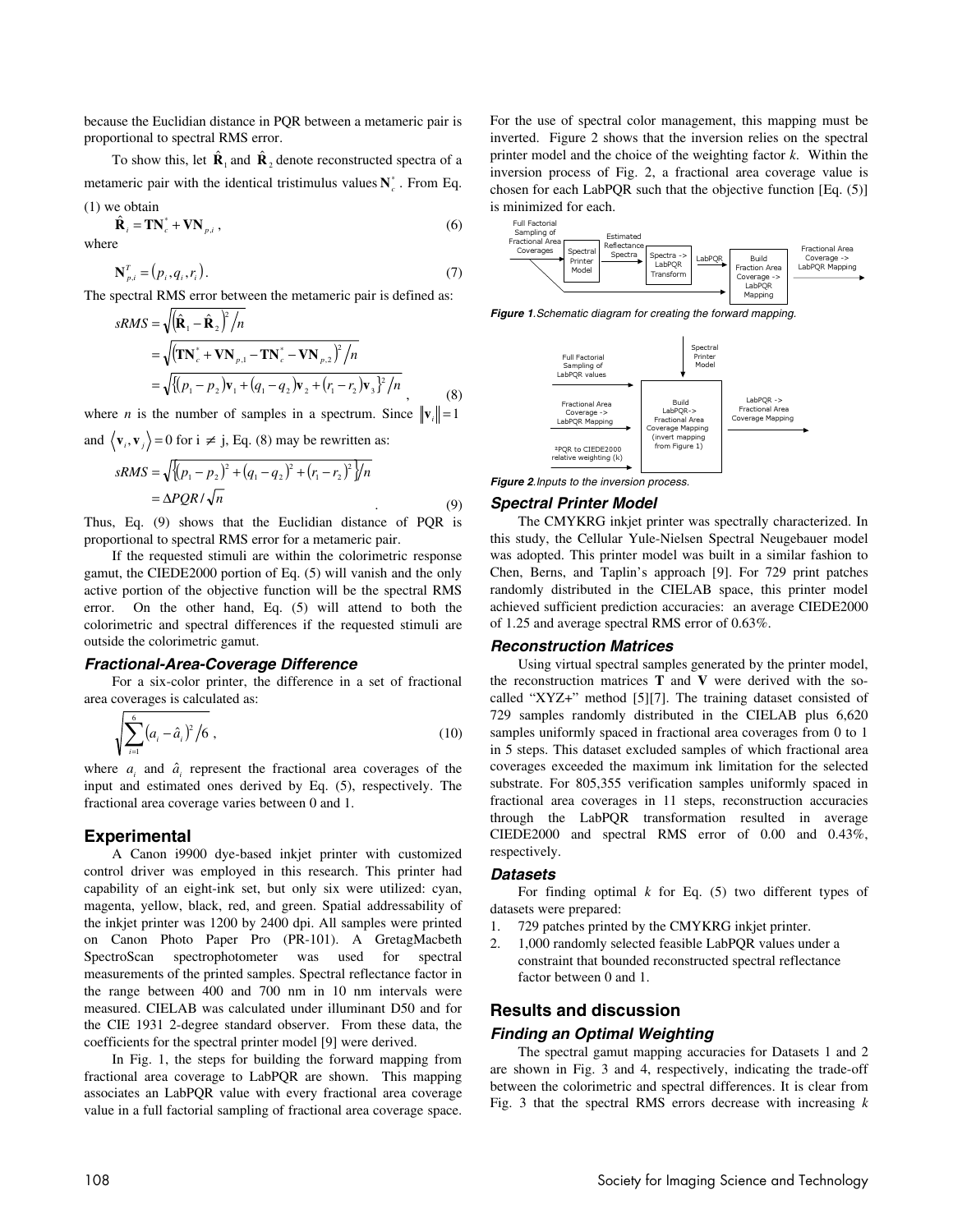while the CIEDE2000s increase. Dataset 2 included 240 samples outside the colorimetric gamut of the printer, so average colorimetric and spectral differences of Dataset 2 were larger than those of Dataset 1. Interestingly, for *k* over approximately 200, the spectral RMS errors increase. Perhaps this is due to the fact that reconstructed spectra have residual error and colorimetric matching must at some level correct for that. From these results, it is reasonable to choose *k* between 20 and 50. In this study, *k* was set to 50, thereby attaching importance to spectral differences.

As shown in Eq. (9) and Fig. 3, Eq. (5) is equivalent to Eq. (11) for a metameric pair, but not for sample pair with different colorimetric values. To explore efficiency of the six-dimension approach, an additional objective function was evaluated. This objective function minimized differences in the full 31 dimensional reflectance space:

$$
ObjFunc2 = minimize (CIEDE2000 + k sRMS).
$$
 (11)

Shown in Fig. 5 are the spectral gamut mapping accuracies for Dataset 1. As expected the spectral RMS error is strictly monotonic with respect to *k*. At *k* of 50 the spectral RMS is in substantial agreement with the PQR difference. Statistics of the mapping performances are summarized in Table 1. There was no significant difference between the objective functions. The proposed approach achieved the equivalent level of spectral matching accuracies to the full 31-diminsional approach.



**Figure 3**. Spectral gamut mapping accuracies for 729 print patches (Dataset 1) in a series of weighting (k).



**Figure 4**. Spectral gamut mapping accuracies for 1,000 randomly selected LabPQR values (Dataset 2) in a series of weighting (k).



**Figure 5**. Spectral gamut mapping accuracies using Eq. (11) for 729 print patches (Dataset 1) in a series of weighting (k).

**Table 1: Spectral gamut mapping accuracies for Dataset 1 at the optimal weighting (k) of 50, for LabPQR and the full 31 dimensional reflectance space** 

| Color Space | CIEDE2000 (D50, 2-degree) |      |           |      |  |  |
|-------------|---------------------------|------|-----------|------|--|--|
|             | Ave.                      | Max. | Std. Dev. | 90%  |  |  |
| LabPQR      | 0.05                      | 1.13 | 0.13      | 0.17 |  |  |
| Reflectance | 0.05                      | 1.11 | 0.14      | 0.17 |  |  |
| Color Space | Spectral RMS error (%)    |      |           |      |  |  |
|             | Ave.                      | Max. | Std. Dev. | 90%  |  |  |
| LabPQR      | 0.33                      | 1.42 | 0.21      | 0.58 |  |  |
| Reflectance | 0.29                      | 1.22 | 0.18      | 0.53 |  |  |
|             |                           |      |           |      |  |  |

#### **Fractional-Area-Coverage Difference**

Using Dataset 1 the fractional-area-coverage differences were calculated and grayscale-coded into CIELAB plots, as shown in Fig. 6. Excellent estimation of the fractional area coverage was provided except lower lightness, red and green color regions. These areas of lower accuracy are not surprising. This is because our inkjet printer was equipped with green and red inks, making for likely spectral redundancy [10] in those color regions. One thing to note is that there is no large difference around boundaries of the gamut. This indicates that few metameric pairs exist in those regions. Average and maximum of the fractional-area-coverage differences for the overall samples were 7.43 and 43.97%, respectively.

#### **Feasibility of the Spectral Gamut Mapping**

Using the GretagMacbeth ColorChecker (CC) and ColorChecker DC (CCDC), the feasibility of the proposed objective function [Eq. (5)] was explored in comparison to a full 31-dimensional approach [Eq. (11)] and also a colorimetric-only mapping.

Tables 2 and 3 summarize the performances. Since the CCDC includes several samples exceeding the colorimetric gamut of the inkjet printer, its performance was worse. Colorimetrically, there was little difference between the approaches. Spectrally, the LabPQR and full spectral approaches were equivalent. In other words, the proposed approach with only six-dimensional LabPQR was able to yield an effective mapping for the CMYKRG inkjet printer in terms of both the colorimetric and spectral matching.